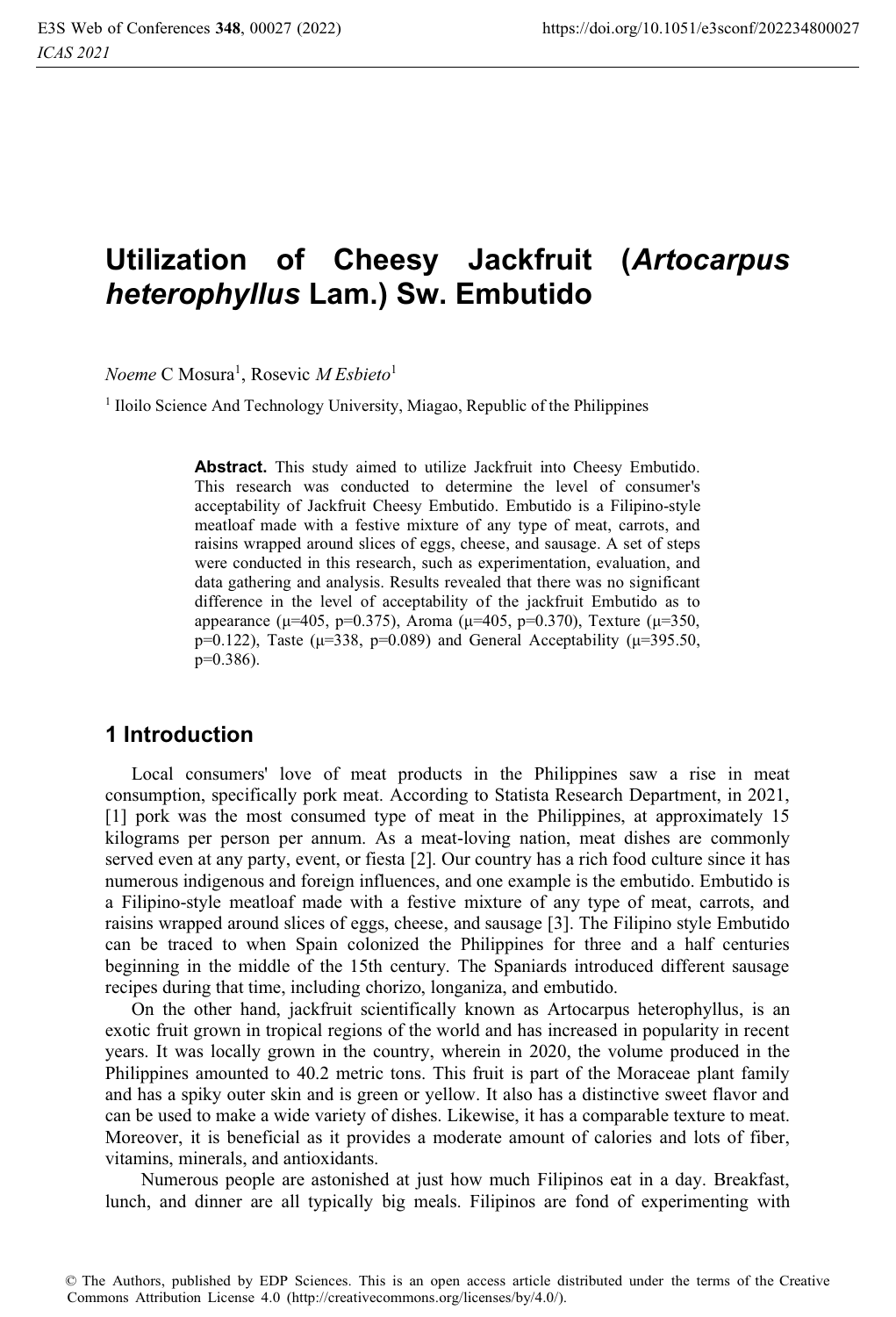different kinds of dishes. Hence, with the abundance of jackfruit in the community, the researchers were challenged to utilize this fruit as a meat substitute to enhance the sensory characteristic of the food and create a cost-effective recipe. Likewise, this research was conducted to enhance the product's nutrient values and give an additional income source to the local jackfruit growers.

The primary purpose of this study was to utilize Jackfruit into Cheesy Embutido. This research was conducted to determine the level of consumer's acceptability of Jackfruit Cheesy Embutido. Specifically, this study aimed to:

- 1. Evaluate and compare the sensory qualities of Jackfruit Cheesy Embutido in two formulations in terms of appearance, aroma, texture, and taste after processing, during, and after storage.
- 2. Evaluate the perceptibility of Jackfruit Cheesy Embutido of the most preferred formulation.

# **2 Literature Review**

The luscious embutido is one of the many recipes we acquired from the Spaniards. The word embutido is the generic term for cured sausages in Spain, Portugal, and some countries in South America. Embutido is a Filipino-style meatloaf with ground pork as its main ingredient. It is a dish generally served at special events like fiestas.

An embutido is a type of sausage found in Spain and Portugal. It contains hashed meat, generally pork, seasoned with aromatic herbs or spices that are served, which is wrapped in the skin of the pig's intestines. Mass-produced embutido are often wrapped in a type of artificial but edible skin. There are several types of sausages, including cured chorizo, salami, cured loin, and sobrassada or cooked morcilla or androlla. The Filipino embutido frequently contains raisins. Embutido is a type of meatloaf prepared in a Filipino style. Though a well-known dish for a holiday, embutido could be enjoyed every day without any hassle. Several meat processing companies now produce this meatloaf for commercial purposes.

Jackfruit is a tree that could be 30 to 70 ft. (9-21 m.) tall. The leaves are oblong, oval, or elliptical with 4 to 6 inches in length, leathery glossy, and deep green. It is the largest fruit globally, capable of reaching 100 pounds. This fruit is a large tropical Asian tree related to the breadfruit that yields fine-grained yellow wood and immense fruits containing an edible pulp and nutritious seeds and its fruit [4]. Many parts of this plant, including the bark, roots, leaves, fruit, and seeds, have medicinal properties. Jackfruit has many benefits, so the researchers utilize it to make embutido to improve its nutritive value.

Based on the study of Elevitvh and Manner [5], as cited in the preparation of jackfruit chips is effortless and can quickly be done. The bulbs are cut into 4cm x 2cm slices. The cut slices were blanched in water for 10 minutes. Then, the slices are weighed and immersed in 0.1% KMS for 15 minutes using 2 kg. of solution per kilogram of bulb material. After sieving the water, the slices are dried using a mechanical dryer to assure less oil absorption in the subsequent frying. The slices are fried in oil and stirred in a narrow wooden rod maintaining the temperature at 70 °C for 1 hour and 60 °C for another 6 hours. When the slices are light-yellow, the chips are taken from the saucepan. These prepared chips are mixed with some salt and spices in a bowl. Then processed chips can e packed in various packaging materials or containers. Considering moisture content (%), weight gained (%), quality aspect, and sensory attributes like crispiness, color, flavor, and overall acceptability, metal foil pouches were found most suitable for packaging jackfruit chips.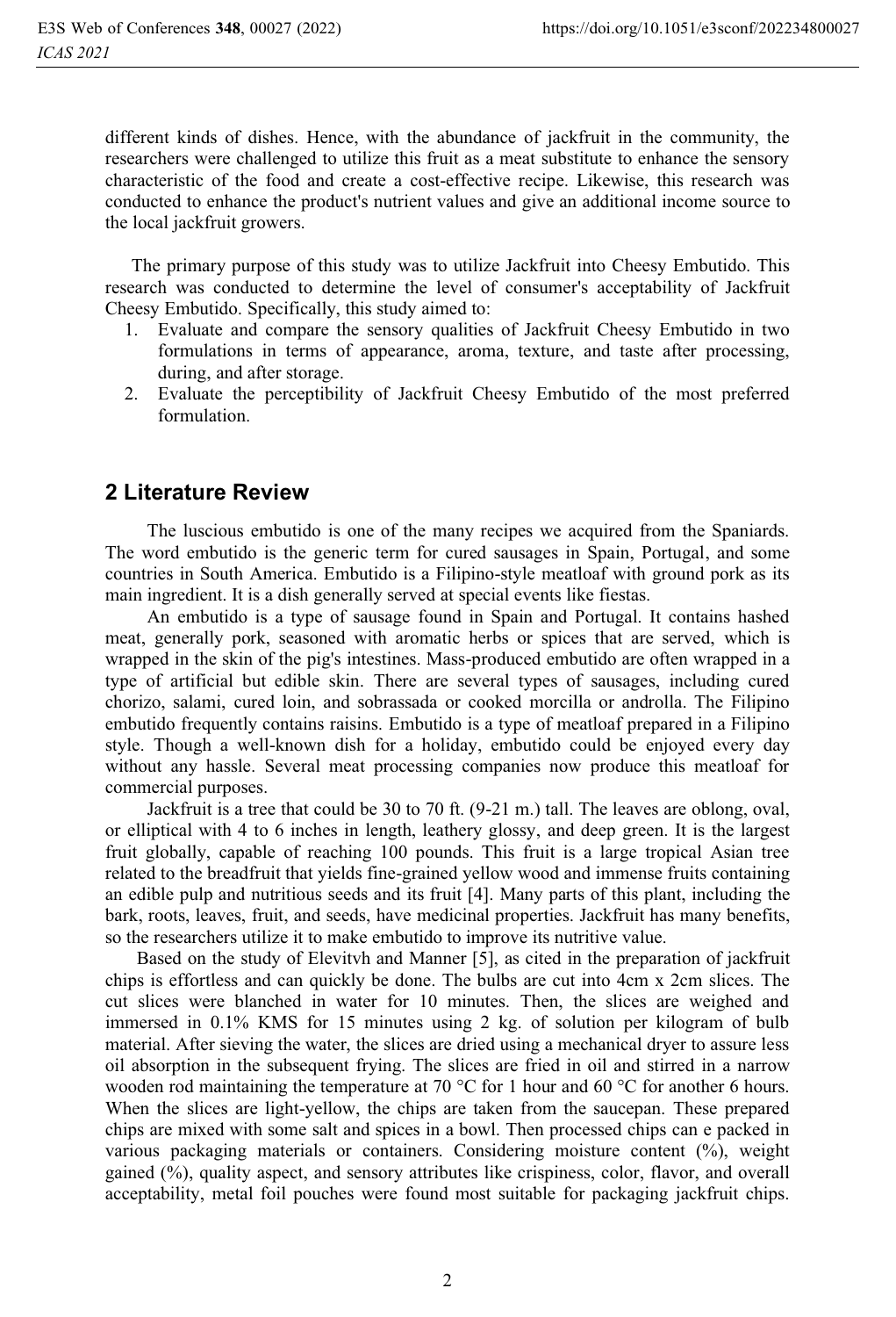The prepared chips can be stored at ambient conditions in "metalex" foil for two months without loss of organoleptic quality.

Based on Amit and Ambarish study [6], the ripe jackfruit contains a good amount of fermentable sugar, which may be explained for the commercial production of vinegar and wine. It was reported that the maximum alcohol content in jackfruit wine was 10%, with a sugar utilization of 14% of total sugar solids. These early results show promise for using this fruit for commercial wine production. A certain maturity level and ripeness of jackfruit are essential for the production of jackfruit wine.

The jackfruit wine may protect against antioxidant and DNA damage and could become a valuable source of antioxidant-rich nutraceuticals. Additionally, the wine could be a commercially valuable by-product for jackfruit growers.

# **3 Methodology**

#### **3.1 Research Design**

The experimental method used in this study was a collection of research designs that used manipulations and controlled testing to understand casual processes. Generally, one or more variables are manipulated to determine their effect on a dependent variable. According to McLeod [7], an experiment is an investigation in which a hypothesis is scientifically tested. The independent variable (the cause) is manipulated in an experiment, while the dependent variable (the effect) is measured, and any extraneous variables are controlled.



**Fig. 1.** Process of producing Jackfruit Cheesy Embutido.

#### **3.2 Evaluators**

Using purposive sampling, this study was evaluated by fifteen (15) target consumers and fifteen (15) Culinary Instructors during the second semester of Academic Year 2020-2021. The expertise of these people was well-considered, knowing that they could greatly help in achieving the purpose of this experimentation.

#### **3.3 Materials and Instrumentation**

The main tools used in making Jackfruit Cheesy Embutido are a steamer, mixing bowl, knives, chopping board, measuring equipment, LPG cooking range, foil, and freezer.

The ingredients used in the two formulations were as follows:

The ingredients of Formulation A (100 % Jackfruit) were (1) 100 grams chopped jackfruit, (2) 8 pieces Vienna sausage, (3) 100 grams bread crumbs, (4) 2 pieces raw eggs, (5) 100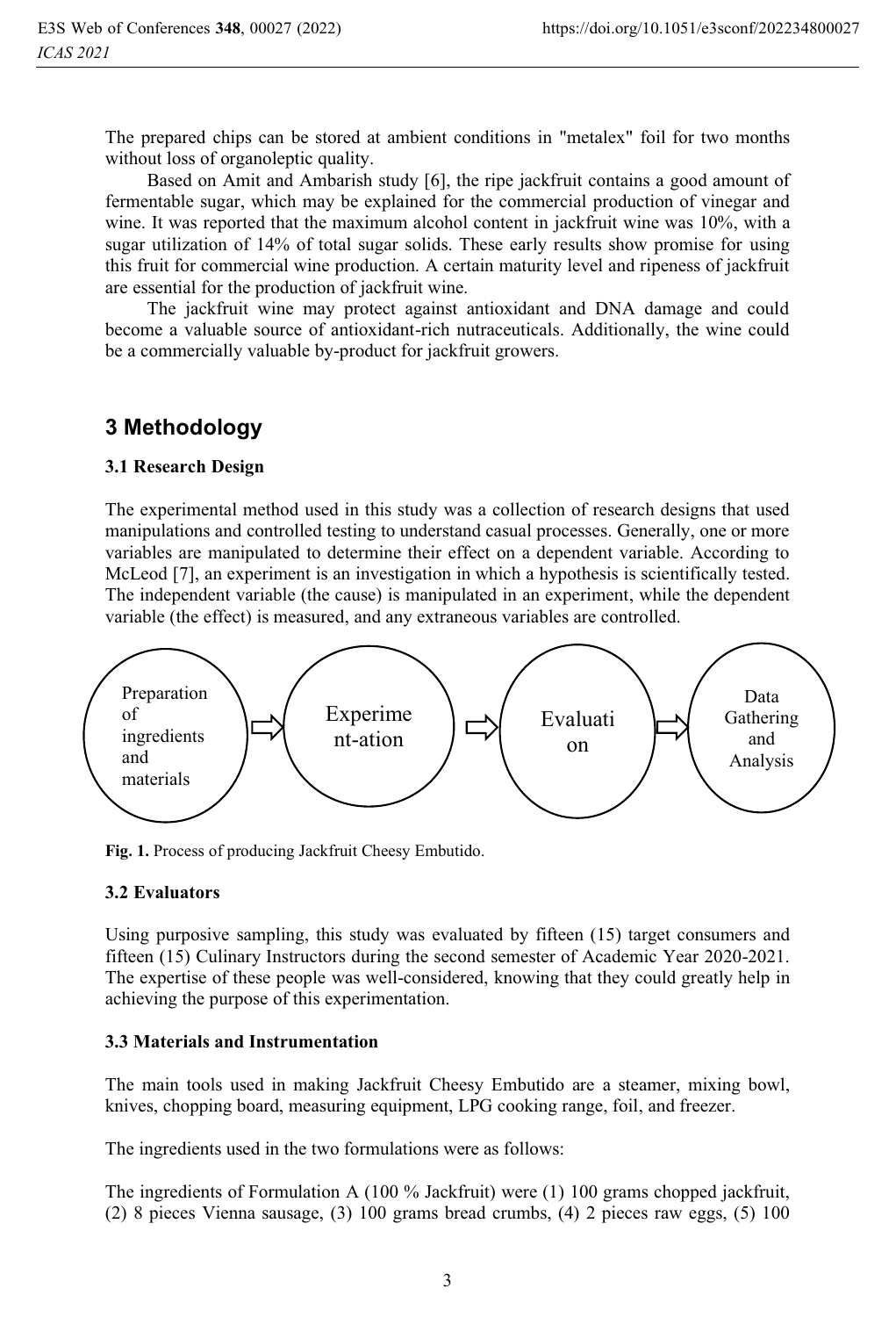grams chopped carrots, (6) 50 grams chopped bell pepper, (7) 50 grams chopped onions, (8) 50 grams chopped garlic, (9) 50 grams pickle relish, (10) 100 grams grated cheese, (11) 100 grams raisins, (12)  $\frac{1}{2}$  tablespoon salt, (13)  $\frac{1}{2}$  tablespoon pepper, (14)  $\frac{1}{2}$  tablespoon white sugar, (15) 4 pieces hotdog cut half lengthwise, (16) 2 pieces boiled eggs.

Moreover, the ingredients of Formulation B (50% meat and 50 % Jackfruit) were (1) 50 grams chopped jackfruit, (2) 50 grams ground meat, (3) 8 pieces Vienna sausage, (4) 100 grams bread crumbs, (5) 2 pieces raw eggs, (6) 100 grams chopped carrots, (7) 50 grams chopped bell pepper, (8) 50 grams chopped onions, (9) 50 grams chopped garlic, (10) 50 grams pickle relish, (11) 100 grams grated cheese, (12) 100 grams raisins, (13)  $\frac{1}{2}$ tablespoon salt, (14)  $\frac{1}{2}$  tablespoon pepper, (15)  $\frac{1}{2}$  tablespoon white sugar, (16) 4 pieces hotdog cut half lengthwise, (16) 2 pieces boiled eggs.

The instrument used was the sensory evaluation score sheet of the Five-point Likert scale for the characteristics and the nine-point Hedonic scale for general acceptability.

### **3.4 Data Gathering Procedure**

The experimental study was composed of the following: Phase I is preparing materials, tools, equipment, and ingredients. Phase II is the preparation of the product, and Phase III is the evaluation of the finished product.

Phase I: The preparation of the materials and ingredients: (1) Gather all the materials and ingredients needed for cooking, (2) Place the ground meat and chopped jackfruit in a large container, (3) Add bread crumbs and raw eggs and mix well, (4) Put in the carrots, bell pepper, onion, garlic, pickle relish, and grated cheese and mix thoroughly, (5) Add raisins, salt, sugar, and pepper, then, mix well, (6) Place the meat mixture in an aluminum foil and fatten it, (7) Put the slice sliced hotdog, sliced boiled eggs, and sliced cheese alternately on the middle of the flat mixture, (8) Roll the foil to form a cylinder, then, lock the edges of the foil.

Phase II: Cooking procedure: (1) Place the product inside the steamer, (2) Cook for 1 hour, (3) Let it cool, (4) Unwrapped, slice, and serve.

Phase III: Evaluation of the finished product will be conducted after the product has been cooled down. (1) Prepare the evaluation sheet (2) Present the finished product to the evaluators (3) Gather the data (4) Compute and record the results.

### **3.5 Data Processing Techniques**

The data gathered were tallied, tabulated, and analyzed. The gathered data were computed using different statistical tools. The mean and standard deviation were used for descriptive analysis. For inferential analysis, the Mann-Whitney U test was used to test if there is a significant difference between the two formulations of the Jackfruit Cheesy Embutido in terms of appearance, aroma, taste, texture and general acceptability as perceived by the evaluators. The Mann-Whitney U test was used because the assumption for normality of the date for the parametric test was not satisfied.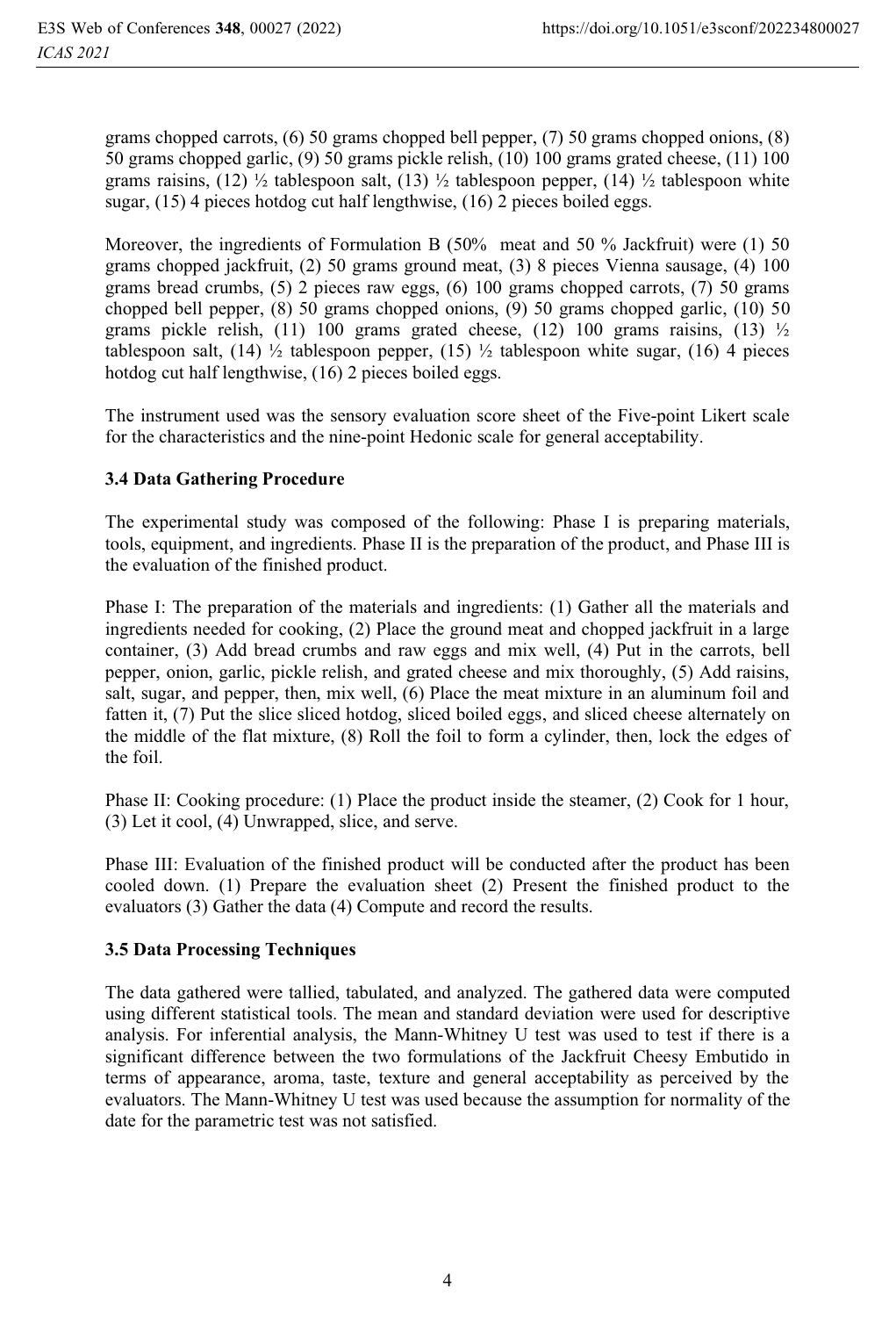# **4 Results**

The data shows the level of acceptability of jackfruit in terms of appearance, aroma, texture and taste as perceived by the evaluators in two formulations.

| Appearance    |      | SD    | <b>Remarks</b>                       |
|---------------|------|-------|--------------------------------------|
| Formulation A | 4.80 | 0.407 | <b>Extremely Embutido Appearance</b> |
| Formulation B | 4.70 | 0.466 | <b>Extremely Embutido Appearance</b> |

As to Appearance, Formulation A was perceived as Extremely Embutido Appearance (μ  $= 4.80$ , SD  $= 0.407$ ). Likewise, Formulation B was also perceived with Extremely Embutido Appearance (μ 4.70, SD = 0.466).

| Aroma         |      | SD    | Remarks                   |  |
|---------------|------|-------|---------------------------|--|
| Formulation A | 2.37 | 1.326 | Extremely Jackfruit Aroma |  |
| Formulation B | 2.07 | 1.202 | Slightly Jackfruit Aroma  |  |

As to Aroma, Formulation A was perceived as Slightly Jackfruit Aroma ( $\mu$  =2.37, SD =1.326). Likewise, Formulation B was also perceived with Slightly Jackfruit Aroma ( $\mu$  =  $2.07, S_D = 1.202$ ).

**Table 3**: Mean Scores of the samples in terms of Texture

| Texture       |      | SD    | Remarks                  |  |
|---------------|------|-------|--------------------------|--|
| Formulation A | 3.93 | 0.980 | <b>Moderately Smooth</b> |  |
| Formulation B | 3.53 | .008  | <b>Moderately Smooth</b> |  |

As to Texture, Formulation A was perceived as Moderately Smooth ( $\mu$  = 3.93, SD = 0.980). Likewise, Formulation B was also perceived as Moderately Smooth ( $\mu$  = 3.53, SD  $= 1.008$ ).

| Taste         |      | Sd    | Remarks                           |
|---------------|------|-------|-----------------------------------|
| Formulation A | 2.87 | 1.036 | <b>Extremely Jackfruit Flavor</b> |
| Formulation B | 2.30 | 1.179 | Slightly Jackfruit Flavor         |

**Table 4.** Mean Scores of the samples in terms of Taste

As to Taste, Formulation A was perceived as Moderately Jackfruit Flavor ( $\mu = 2.87$ , SD = 1.036). Likewise, Formulation B was also perceived with Slightly Jackfruit Flavor ( $\mu$  =  $2.30, SD = 1.179$ ).

**Table 5.** Comparison of the General Acceptability in Two Formulations

| <b>General Acceptability</b> |      | Sd    | Remarks          |
|------------------------------|------|-------|------------------|
| Formulation A                | 8.10 | 0.740 | Liked Moderately |
| Formulation B                | 8.27 | 0.759 | Liked Extremely  |

Table 5 shows the result of the General Acceptability. The evaluation outcome revealed that formulation A was perceived as liked moderately ( $\mu = 8.10$ , SD = 0.740) while formulation B was perceived as liked extremely ( $\mu$  =8.27, SD = 0.759). Formulation B, which comprises 50% pork meat and 50% jackfruit, is the most acceptable type of embutido mixture. The data revealed that jackfruit could be used in making embutido as a new product that provides good nutrition.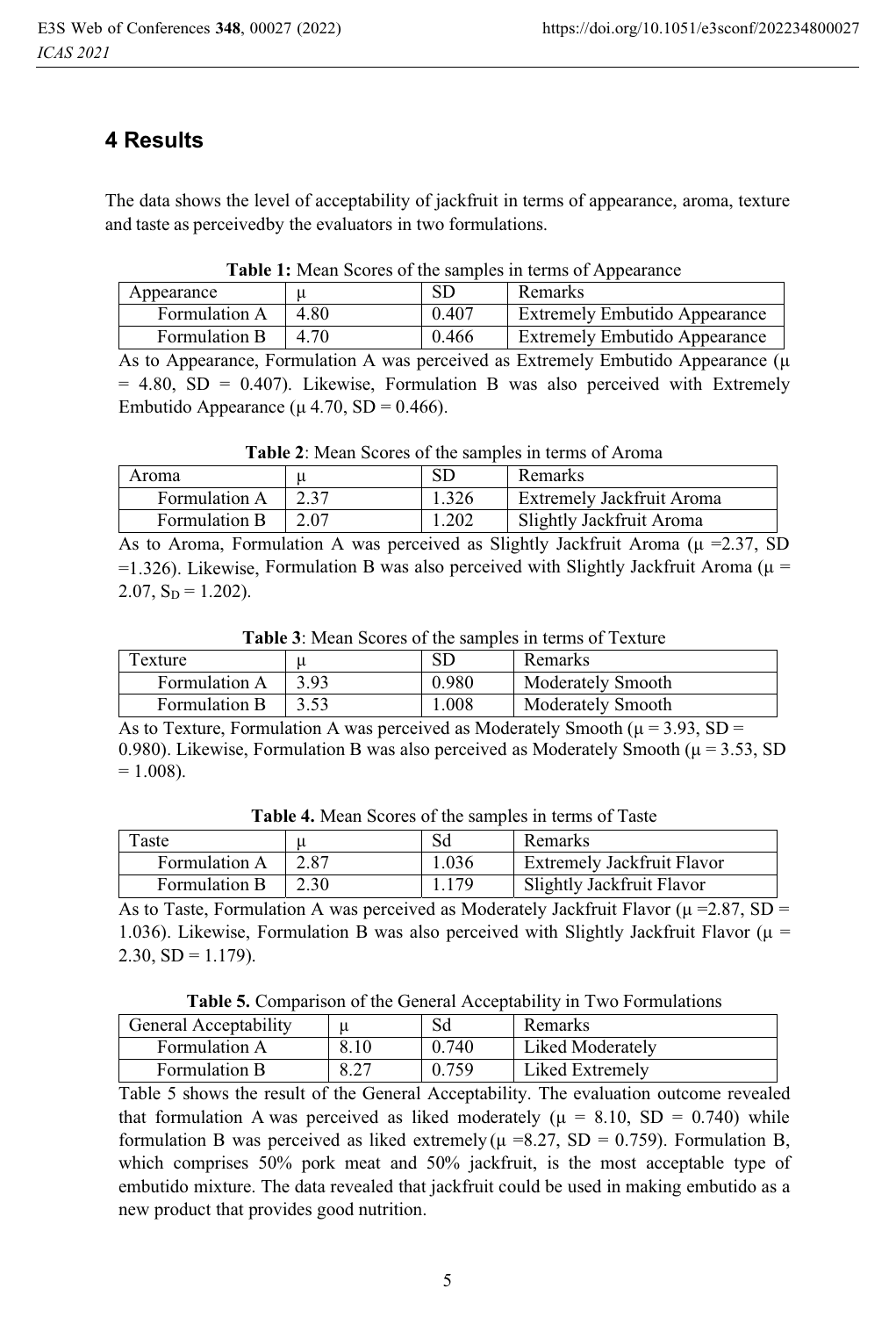| Variable              | µ rank | $\sum$ rank | Appearance, Aroma, Texture, Taste, and General Acceptability.<br>MWU Value | P     | Remarks   |
|-----------------------|--------|-------------|----------------------------------------------------------------------------|-------|-----------|
| Appearance            |        |             |                                                                            |       |           |
| Formulation A         | 29     | 870         | 405                                                                        | 0.375 | <b>NS</b> |
| Formulation B         | 32     | 960         |                                                                            |       |           |
| Aroma                 |        |             |                                                                            |       |           |
| Formulation A         | 28.57  | 857         | 392                                                                        | 0.370 | <b>NS</b> |
| Formulation B         | 32.43  | 973         |                                                                            |       |           |
| Texture               |        |             |                                                                            |       |           |
| Formulation A         | 27.17  | 815         | 350                                                                        | 0.122 | <b>NS</b> |
| Formulation B         | 33.83  | 1015        |                                                                            |       |           |
| Taste                 |        |             |                                                                            |       |           |
| Formulation A         | 26.78  | 803.50      | 338.50                                                                     | 0.089 | <b>NS</b> |
| Formulation B         | 34.22  | 1026.50     |                                                                            |       |           |
| General Acceptability |        |             |                                                                            |       |           |
| Formulation A         | 26.68  | 860.50      | 395.50                                                                     | 0.386 | <b>NS</b> |
| Formulation B         | 32.32  | 969.50      |                                                                            |       |           |

**Table 6.** The difference between Formulation A and Formulation B in terms of  $A \cap A$  and  $A \cap A$ 

The table shows the Mann-Whitney U Test result on the level of perception of the evaluators of Jackfruit Embutido in two formulations as to appearance, aroma, texture, taste, and general acceptability. Results revealed that there was no significant difference in the level of acceptability of the jackfruit Embutido as to appearance ( $\mu$ =405, p=0.375), Aroma ( $\mu$ =405, p=0.370), Texture ( $\mu$ =350, p=0.122), Taste ( $\mu$ =338, p=0.089) and General Acceptability ( $\mu$ =395.50, p=0.386).

It further implies that the formulations of the Cheesy Jackfruit Embutido contributed to the variation of its appearance, aroma, texture and taste

# **5 Conclusion**

As to appearance, the evaluators described both Formulations A and B has extremely Embutido Appearance. As to aroma, both Formulations A and B were described as Slightly Jackfruit Aroma. As to texture, the evaluators described both Formulations A and B as Moderately Smooth. As to taste, the evaluators described Formulation A as Extremely Jackfruit Flavor, while Formulation B was described as Slightly Jackfruit Flavor. As to General Acceptability, Formulation A was described by the evaluators as Liked Moderately, while Formulation A was Liked Extremely. Hence, Formulation B with 50% pork meat and 50% jackfruit is highly liked by the consumers.

Based on the study's findings, the following conclusions were made on Cheesy Jackfruit Embutido: it was generally accepted as it is Liked Moderately for Formulation A and Liked Extremely for Formulation B. Hence, jackfruit can be a good ingredient in enhancing the Embutido recipe. Also, utilizing this fruit as a meat substitute is costeffective and provides more nutrients into the finished product.